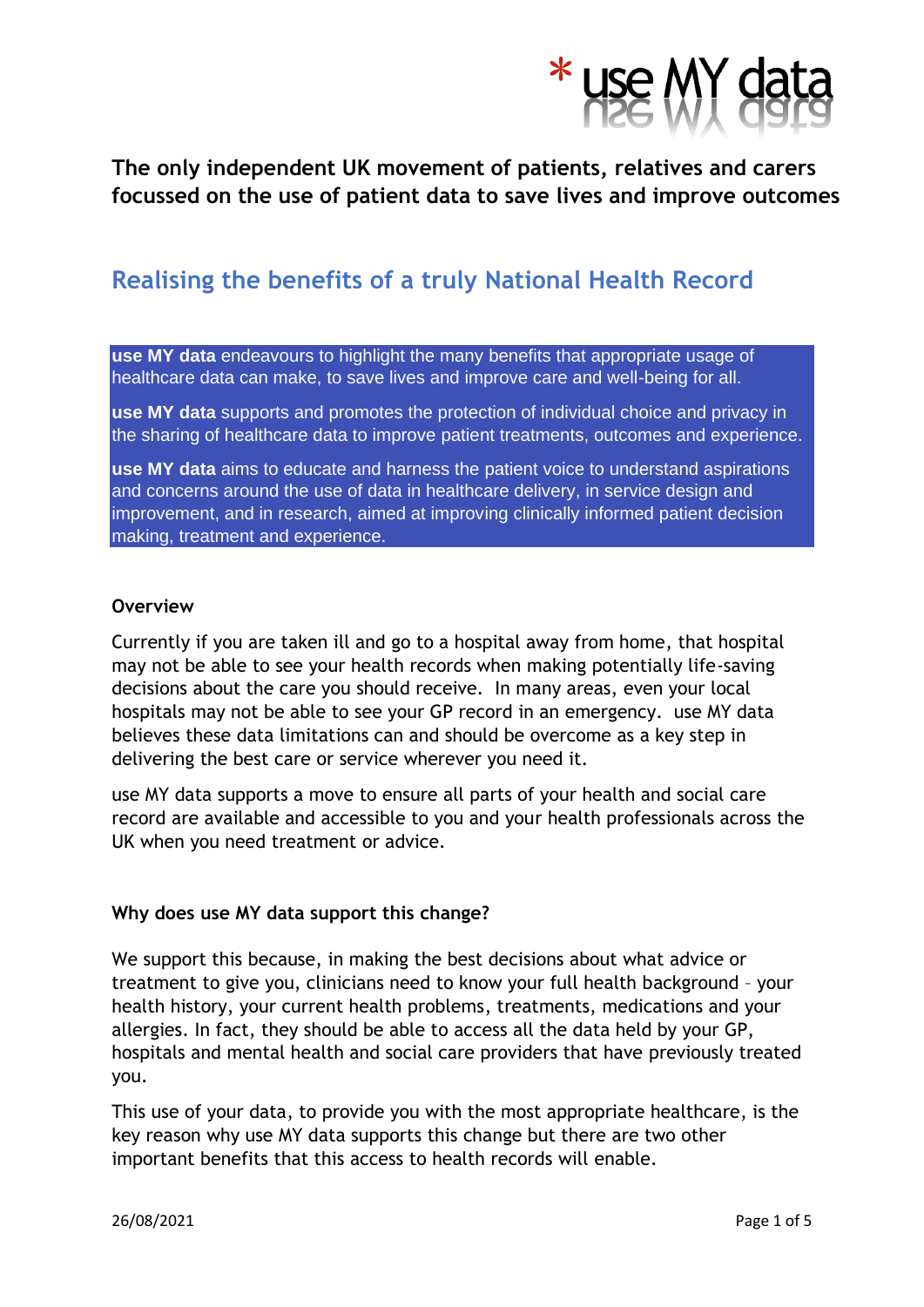- Personal access to your own health record. Through full security controls, you should be able to access your health records to better understand the trends in your health and potentially to add health data such as daily blood pressure readings, to enable professional monitoring of your progress. Also, to check if any health incidents are missing and if there are any errors on your health record which you can then ensure are corrected.
- Once this data is available nationally it could enable a separate, freestanding anonymised version of the data to allow approved researchers to carry out strictly controlled research in order to identify better approaches to prevention and diagnosis, to support smarter and more personalised treatments and to promote well-being and good health.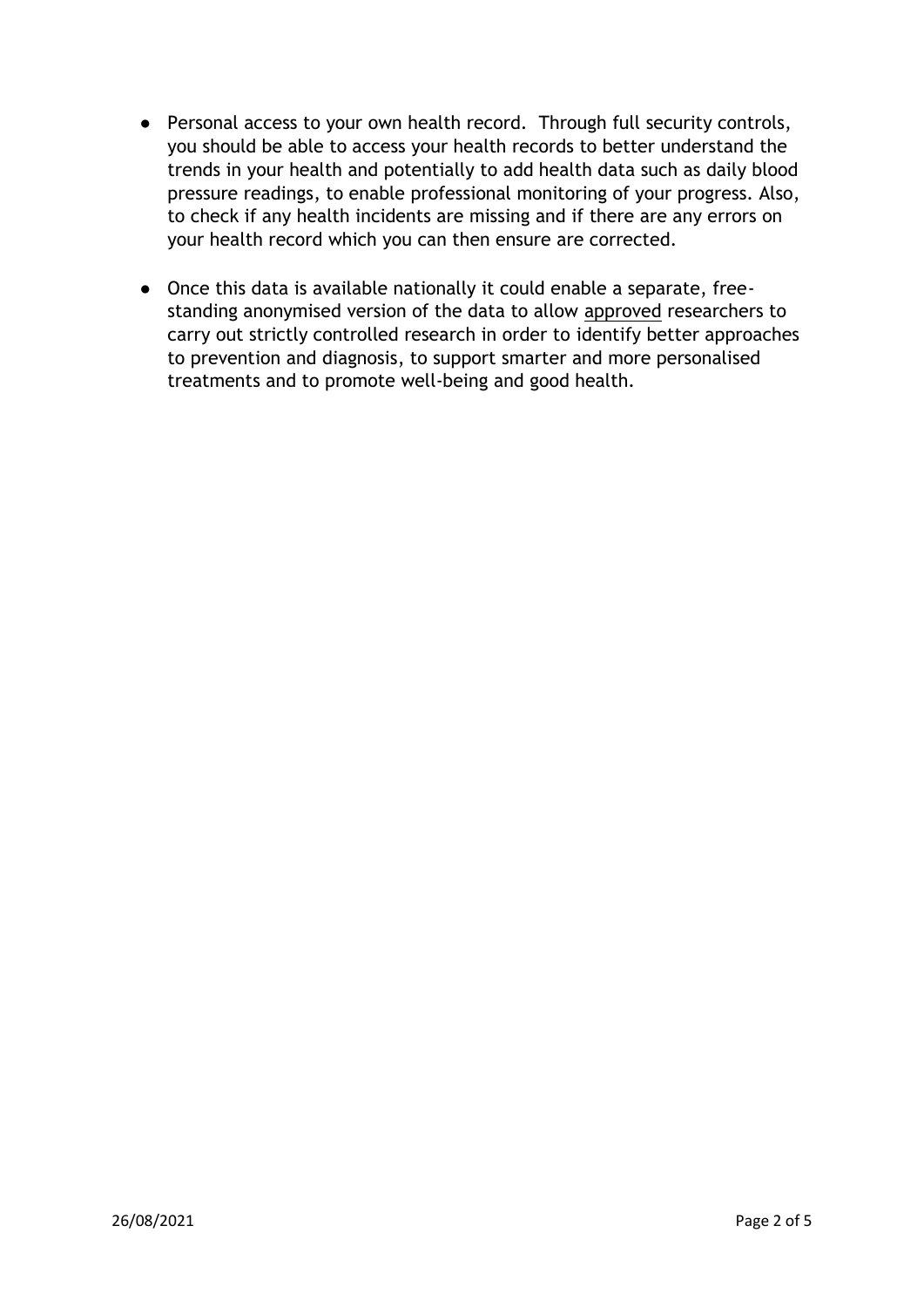# **Some practices and principles which we would expect service and care providers to publicly adopt**

# **Total security**

Currently health records are spread between GPs, hospitals and other care providers and these organisations have varying levels of data security expertise and there are differences in the data security standards that they use.

The integration of health records across the country will allow the highest standards of data and cyber security to be implemented and supervised by experts accountable to the NHS and to the public.

As any breach of security or data management could compromise the records and affect patients, so it is essential that the highest level of security standards and expertise are applied in the creation and management of this national resource. This must be regularly and independently verified, and the results of such audits must be made public.

## **Individual Choice**

All patient choices about how their data may be used must be fully respected. This includes, for instance, the National Data Opt-out\* and any other patientchoice mechanisms that healthcare organisations have adopted. \*NDOO is England only

There must be a clear description of how the wishes of patients regarding uses of their data are respected.

## **A UK wide approach**

The benefits described above will be magnified if the health records could be shared across the four devolved nations of the UK and available wherever you need treatment. That should be the goal.

However, there are differing starting points and some differences in legislation and the way patients can express their preferences for usage of their data.

In the interests of early realisation of the benefits it may be expedient for the UK nations to make initial steps independently, but plans should be created for eventual convergence to deliver the maximum health benefits for all.

## **Implementation**

There needs to be a clear national strategy and plan to ensure that this happens by a given date, recognising that some organisations holding patient data will find it harder than others to make the necessary changes. All investments in new technology need to reflect the national plan.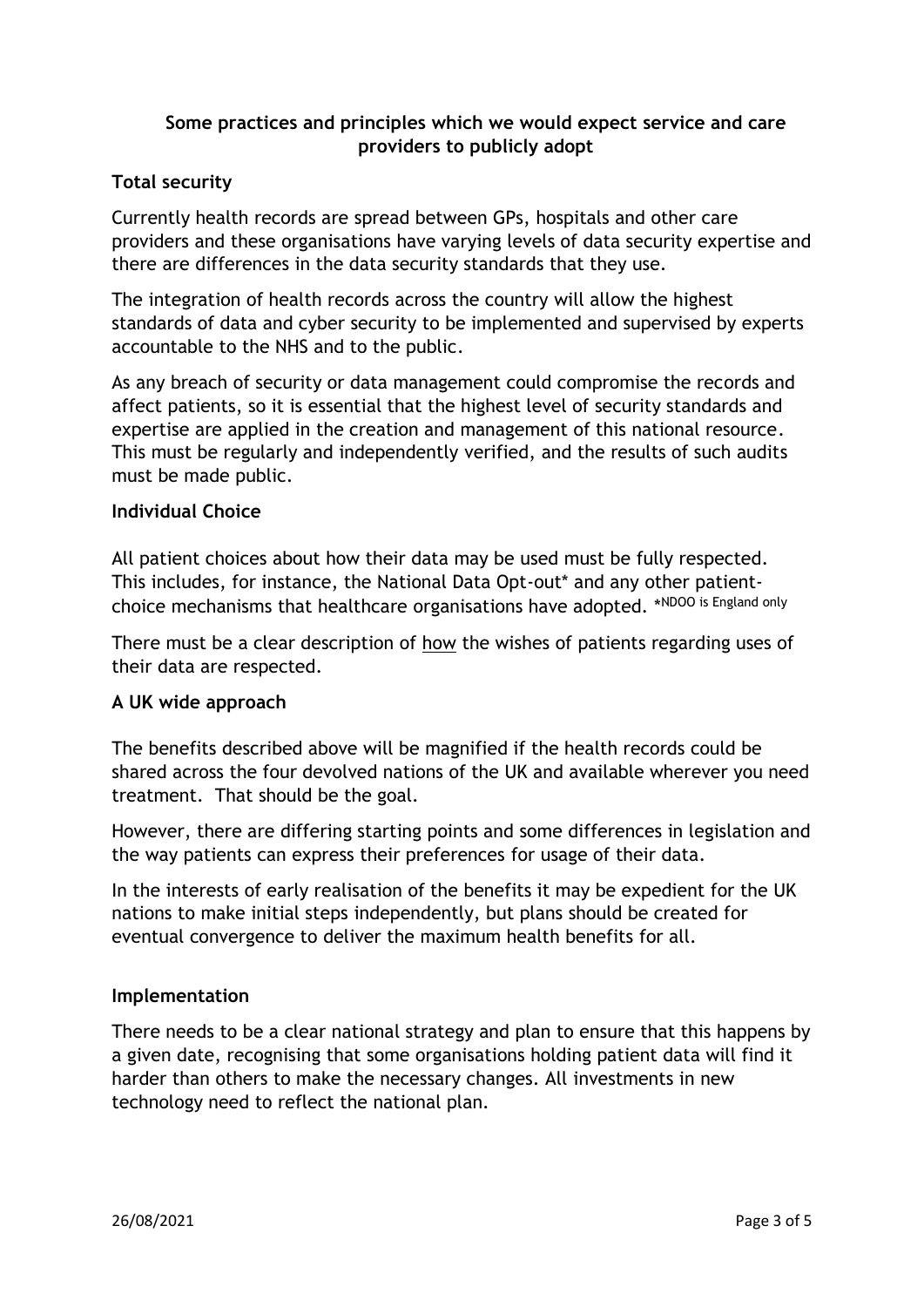## **Secondary uses of the data**

Whilst the main aim of the move to a National Health Care Record is to provide better information to doctors, nurses and other health care professional at the point where patients need their help, there will be another benefit in the creation of a separate data environment containing anonymised data, which will support research and planning. This will be the widest and deepest health information database in the world.

There must be strict controls over access to such a database to ensure that only approved researchers are able to access the data for approved research. It should never be used for marketing or insurance purposes. The NHS or Government must share fairly in any revenues generated by the use of our data.

## **How our Members should adopt and use this statement**

- Support the sharing of a health records for care
- Feedback to the Secretariat any concerns you may have or any concerns that organisations you interact with may have
- If you need advice on taking this forward, contact the Secretariat and we will either help you directly, or put you in touch with another Member who can help